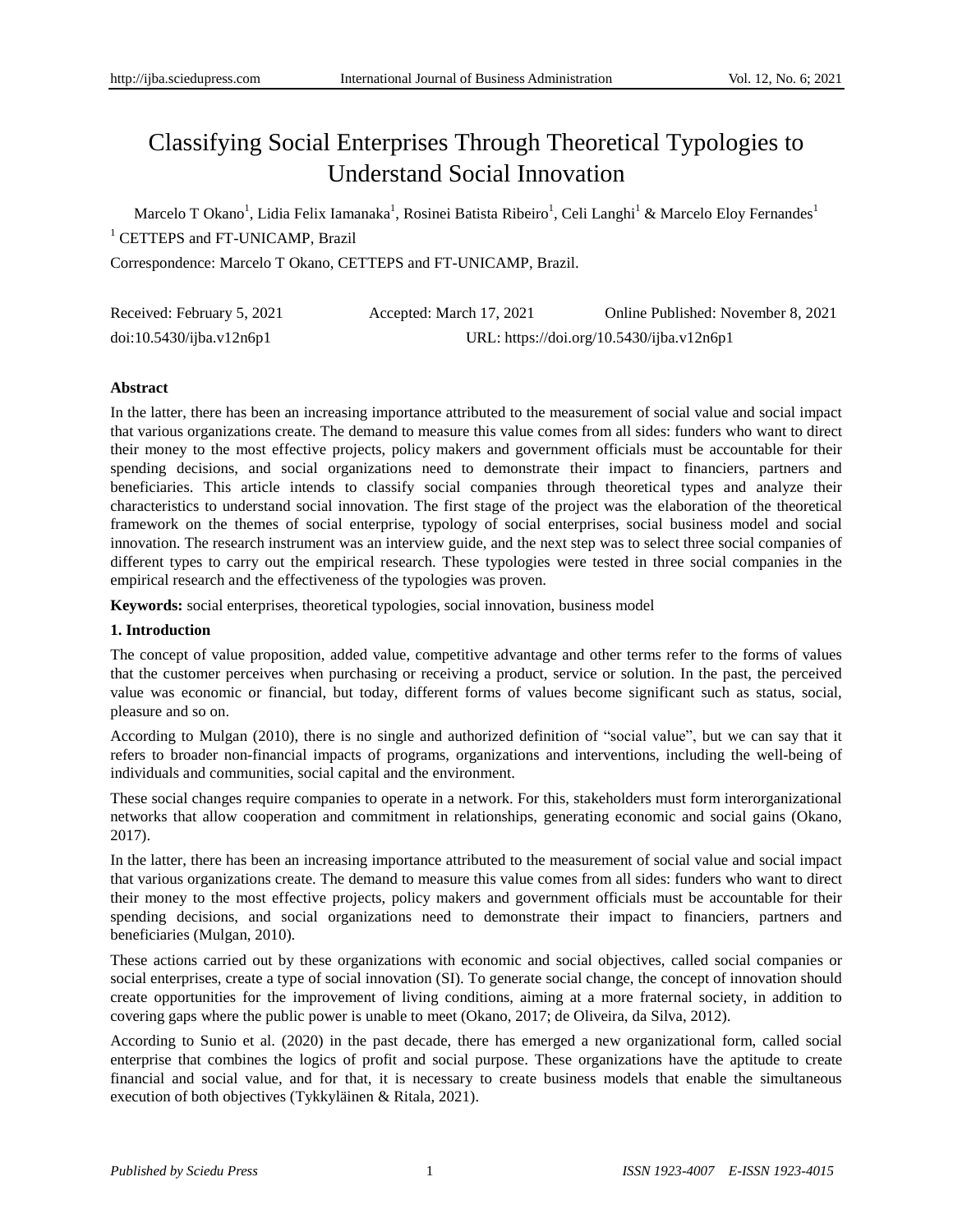Business models are important for all types of companies and other forms of organizations, such as social companies, as they are an important source of survival, value creation and competitive advantage for companies (Bocken, 2021).

This article intends to classify social companies through theoretical types and analyze their characteristics to understand social innovation.

This article has five sections, this being the first. The others are section 2 presents the concepts and definitions related to the subjects treated in this work as social companies, types of social companies and social innovation. Section 3 presents the ways to conduct the field research. Section 4 presents the main results for discussion and interpretation and section 5 is dedicated to the end of the work and recommendations for the continuity of the work.

## **2. Theoretical Foundation**

This section presents theories on social enterprises, types of social enterprises and social innovation.

## *2.1 Social Enterprise (ES)*

Due to the promotion of the Italian cooperative movement, the concept of social enterprise emerged in Europe in 1990, with the term "social cooperative". The initial objective of these companies was to provide low-cost services to the public sector and create jobs for marginalized and unemployed people. (Borzaga and Defourny, 2001).

Social enterprises are different from conventional organizations, whether they are for profit or not. In particular, the profit-seeking aspects of a social enterprise make individuals skeptical of its prosocial purpose (Choi et al., 2020)

Okano (2020B) presents in the article "Bibliometric analysis of social enterprises: what is their impact on academic production?" various definitions of social enterprises and shows that there is no consensus on the subject. From the definitions presented, two were selected that represent the best definitions of Social Enterprise according to the authors of this article:

• "The social enterprise is a form of organization with social motivators that carries out innovative business operations to support itself and guarantees the creation, sustainability, distribution and / or dissemination of social or environmental value. Therefore, economic drivers are means to a social end, not the end itself (Granados et al., 2001)".

• "Social enterprises are organizations that seek to address social issues through the application of business practices and principles (Dacin et al., 2010)".

In proposing these definitions, the authors believe that the objectives or missions of these companies are social, the structure is the company or business organization and must be profitable. Some characteristics specific to this type of business are presented below:

a) Economic and social market - the market of a social enterprise does not refer only to sales revenue but develops from market principles and philanthropic principles in terms of motives, methods and objectives, most social companies combine commercial and philanthropic elements in a productive balance (Dees, 1998).

b) Mission and objective - the mission of social companies differs from those proposed by conventional companies that aim to maximize profits (Defourny and Nyssens, 2017).

c) Profit - in the social enterprises, the main thing is not to maximize the financial returns of the shareholders, but to expand the social enterprise and reach more people in need, the accumulation of wealth is not a priority, and the profits must be reinvested in the company to finance the expansion (Buchko, 2018).

## *2.2 Types of Social Enterprises*

The importance of ES typologies, according to Defourny and Nyssens (2017), is to precisely identify distinctive characteristics of ES, showing how the combinations of all or some of these characteristics can be diverse. Bibliographic review indicates that the potential of a social enterprise can be verified from its typology. Thus, it is possible to classify these companies according to their origin, objectives, trajectory, type, profit orientation, mission orientation, nature of the target market and their degree of integration in social programs, as shown in Figure 1.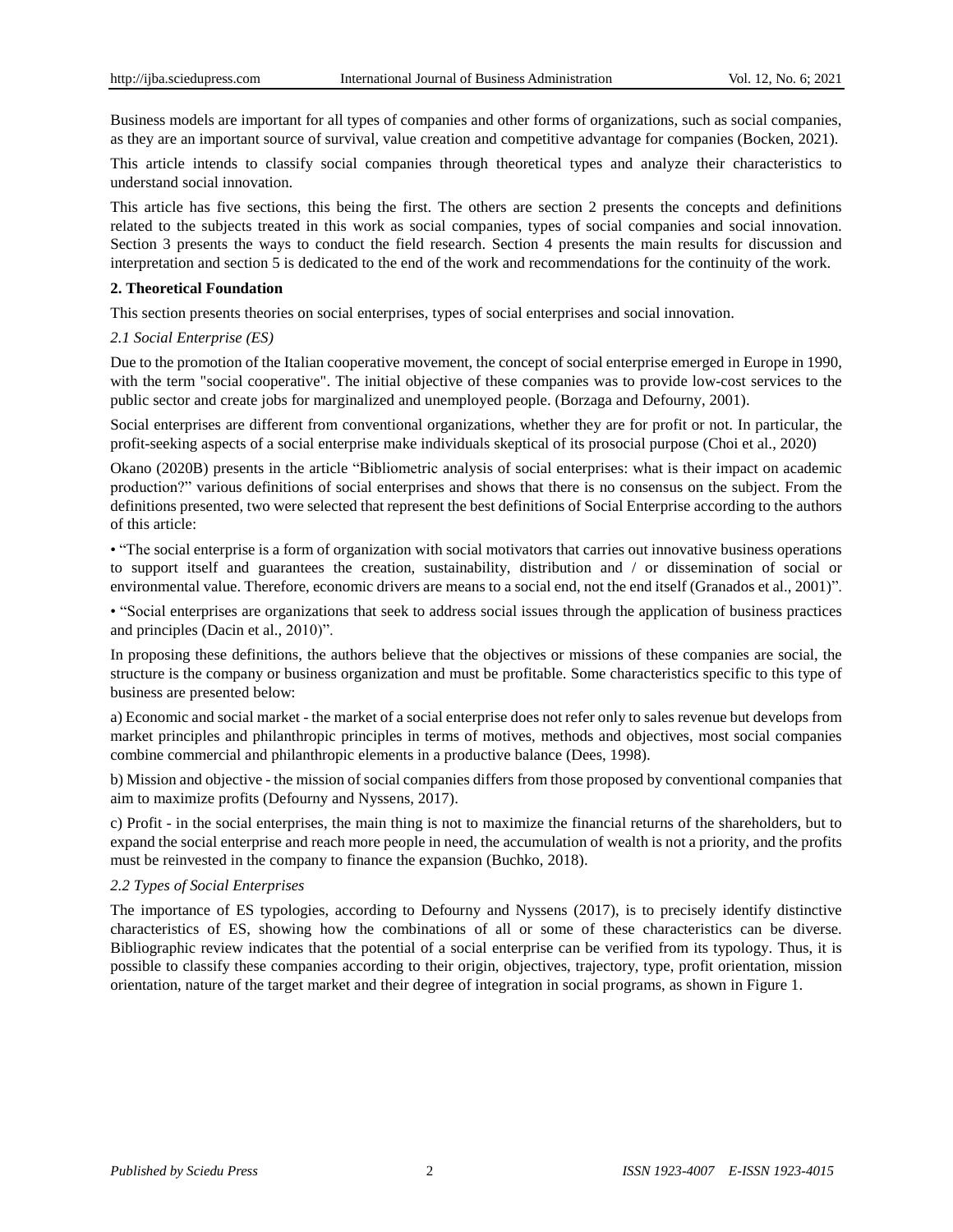



Source: Authors

2.2.1 Types of Social Enterprises According to the Profit Orientation

For Alter (2007), the typology according to the profit orientation there is a basic premise called spectrum, as shown in Figure 2. The changing expectations of nonprofit stakeholders to achieve a larger scale social impact and, at the same time, diversifying its financing was credited as an important factor in the appearance of the "hybrid non-profit" part for profit and non-profit part. This intersection of traditional nonprofit businesses is where the social enterprise is.

**Hybrid Spectrum** 

| <b>Traditional</b><br>Nonprofit | Nonprofit<br>With income-<br>Generating<br><b>Activities</b> | Social<br><b>Enterprise</b> | Socially<br>Responsible<br><b>Business</b> | Corporation<br>Practicing<br>Social<br><b>Responsibility</b> | <b>Traditional</b><br><b>For-Profit</b> |
|---------------------------------|--------------------------------------------------------------|-----------------------------|--------------------------------------------|--------------------------------------------------------------|-----------------------------------------|

Figure 2. Hybrid spectrum

Source: Alter (2007)

All hybrid organizations generate social and economic value and are organized by degree of activity regarding a) motivation, b) accountability and c) use of income. The hybrid spectrum includes four types of hybrid practitioners: non-profit organizations, social enterprise, socially responsible businesses and corporation practicing social responsibility. Income generation activities are not conducted as a separate business but are integrated with the other activities of the organization, which involve little revenue in relation to the organization's general budget and traditional fundraising contributions. The spectrum of practitioners can be seen in Table 1.

Social enterprises are defined as any commercial enterprise created for social purposes, mitigating / reducing a social problem or a market failure and to generate social value while operating with the financial discipline, innovation and determination of a private sector business. Socially responsible businesses are for-profit companies that operate for dual purposes - profiting from their shareholders and contributing to a broader social good. Corporations that practice social responsibility are for-profit companies whose motives are financially motivated but are involved in philanthropy. "Strategic philanthropy" helps companies achieve the goals of maximizing profit and market share, contributing to the public good.

|  |  |  |  | Table 1. Spectrum of practitioners |
|--|--|--|--|------------------------------------|
|--|--|--|--|------------------------------------|

|                | <b>Purely philanthropic</b> | <b>Hybrid</b>                 | <b>Purely commercial</b> |
|----------------|-----------------------------|-------------------------------|--------------------------|
| <b>Reasons</b> | Appeal to goodwill          | Mixed motives                 | Appeal to self-interest  |
| <b>Methods</b> | Mission oriented            | Balance of mission and market | Driven by the market     |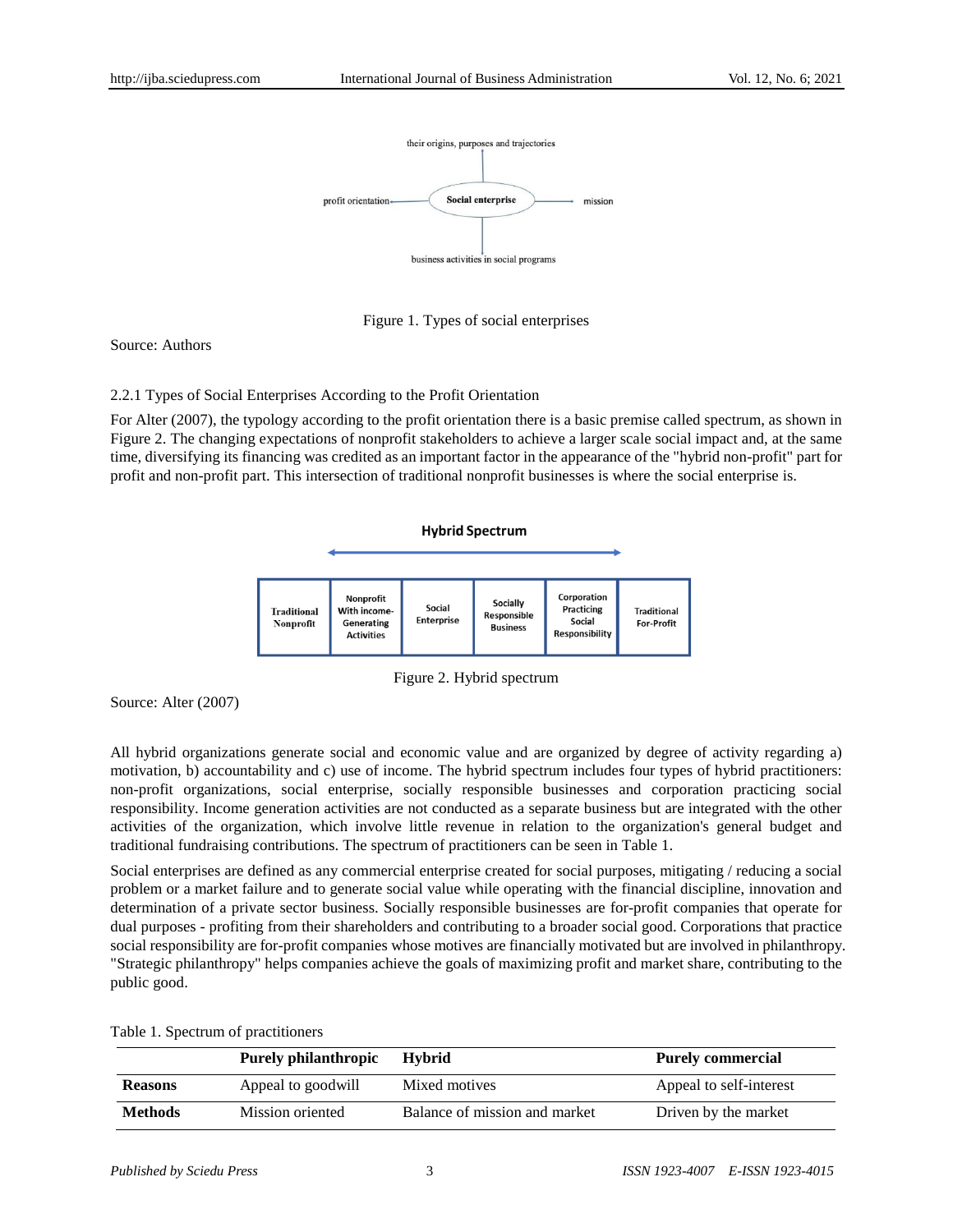| Goals                                                | Creating social value | Creating social and economic value                                                                                                          | Creating economic value |
|------------------------------------------------------|-----------------------|---------------------------------------------------------------------------------------------------------------------------------------------|-------------------------|
| <b>Destination</b> of Targeted to<br>income / profit | mission               | nonprofit Reinvested in mission activities or Distributed to shareholders<br>activities operating expenses and / or retained for and owners |                         |
|                                                      |                       | (required by law or business growth and development (the<br>organizational policy) organization may redistribute a<br>portion)              |                         |

Source: Alter (2007)

Buchko (2018) complements Alter's spectrum (2007) and classifies social companies according to the profit orientation: for-profit (for-profit area) and non-profit (non-profit area) companies, according to Figure 3. In social enterprises, the main objective is not to maximize shareholder financial returns, but to expand the social enterprise and reach more people in need, and wealth accumulation is not a priority, and profits must be reinvested in the company to finance expansion (Buchko, 2018).



Figure 3. Social enterprises and their limits

Source: Buchko, 2018

Social enterprises develop in a commercial, non-profit way, but there are also hybrid models (Buchko, 2018):

a) The starting point of social enterprises happens in a non-profit way seeking to maximize the social impact, the central nucleus of the non-profit social enterprise being the expenditure of funds available to meet social needs, whether these funds come from philanthropy or donations.

b) The non-profit hybrid company uses its available funds to support the operations of its own business, these funds coming from donation or philanthropy. Here associations and foundations can be found.

c) The hybrid company is a mixture of the non-profit model and the profit model, being more financially self-sufficient compared to the previous one, and the available funds are spent according to social goals, but from time to time reinvests its profits, because there are commercial activities involved.

d) Social businesses carry out social and commercial business activities at the same time, they are self-sustainable and more financially independent, thus being a profitable company contributing to a social good. Here social cooperatives can be found.

e) "B-corporation" (or Benefit Corporation), its owners are interested in maximizing the financial return, but the company has a social function. It is a profit-oriented company that wants to consider other stakeholders in the business, in addition to bringing profit to its shareholders.

Profit-oriented typologies are not simply profit-making and non-profit organizations, as the dual social and economic mission often requires the organization to adapt to the rules of the type of organization. An example is the social business of the company, which must be profitable in order to be self-sustainable, but the profit must be reinvested in the organization itself and not be shared with the partners. This leads to the appearance of new forms of social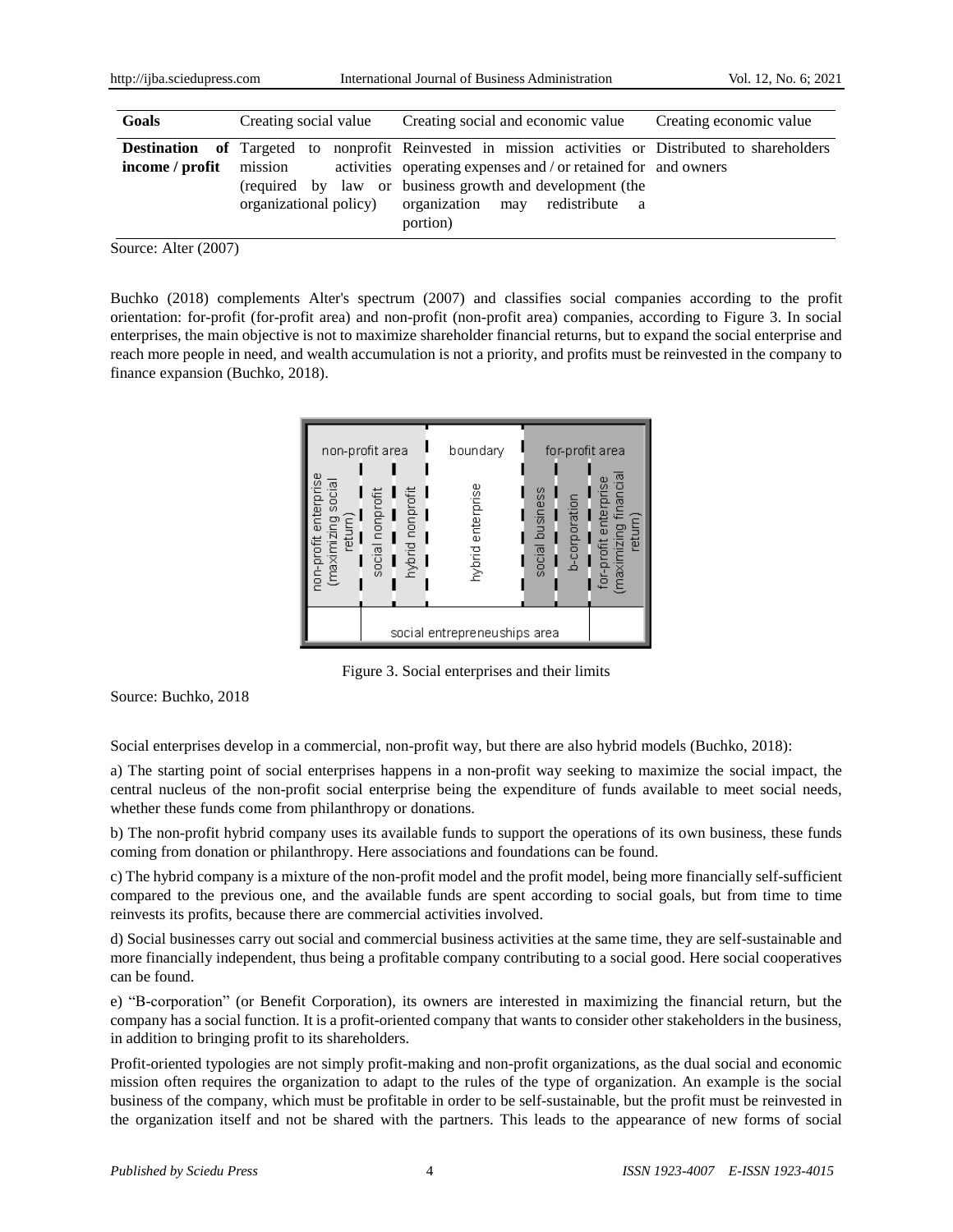companies such as hybrid companies, Bcorps and those that can be created as social tech, forcing new updates to the typologies.

2.2.2 Types of Social Enterprises According to Business Activities in Social Programs

Alter (2007) focuses on the place and role of market logics to propose a typology based on mission orientation, the nature of the target markets and the degree of integration of business activities in social programs.

As for the mission, in hybrid organizations, financial and social goals are often in opposition or competition with each other. Mission-centered, mission-related and non-mission-related social enterprises are:

a) Mission-Centered Social Enterprise - The company is central to the organization's social mission. These social companies are created with the express purpose of advancing the mission using a self-financing model.

b) Mission-Related Social Enterprise - The company is related to the organization's mission or essential social services.

c) Social enterprise unrelated to the mission - The undertaking is not related to the organization's mission or is intended to advance the mission unless it generates income for its social programs and operating costs.

Business / program integration indicates that social enterprises can be classified based on the level of integration between social programs and business activities:

a) Incorporated social enterprises: the social programs and business activities are the same.

b) Integrated social companies: social programs overlap with business activities, sharing costs and assets.

c) External social companies whose social programs are distinct from business activities.

2.2.3 Types of Social Enterprises According to Their Origins, Purposes and Trajectories

Based on field observations, Defourny and Nyssens (2017) propose typologies based on the combination of aspects such as origins, purposes, trajectories and discourses of social companies.

1. In third sector companies, with economic initiatives oriented towards social objectives, it is common to find these types of combinations. It is also possible to identify two distinct profiles in this type of company:

A. Commercial charity - which, given their social mission, emphasize obtaining income through voluntary actions.

B. Cooperatives and traditional companies with mutual purpose - that seek to reach the interests of its members and not a specific cause or mission.

2. In other types of organizations, which aim to achieve a social or environmental purpose, there is a business matrix with market-based strategies that legitimize private profit for the owner (s).

3. The social enterprise models previously mentioned are private entities and initiatives called "public sector spin-offs", "public statistics of tradition and purpose" and "provision of public services" respectively. Therefore, they indicate a public / state matrix in the scenario of references about social companies.

Typologies derived from the literature review, in a very deductive way, present differences and combinations of both mutual and general interest, which was important to draw a clearer image of the models of social enterprise.

According to Defourny and Nyssens (2017) there are three main distinct drivers that can be found in the global economy: general interest (IG), mutual interest (IM) and capital interest (IC), which directly derive the "benefit" Types theorized by Gui (1991).

Associations act through "mutual interest" (Gui, 1991) or "general interest". In the first case, there are voluntary organizations that seek the interests of their members, such as traditional cooperatives, for example. In the second case are voluntary and charitable organizations, among others, that seek public benefits for the communities they serve. In the second case these communities are not so large and, therefore, do not compete with state services.

On the right side of the triangle in Figure 4, it is possible to observe how the joint stock companies develop their RSE strategies. These actions express concern about topics of general interest, but do not question their profit motive. This can be a limited upward movement along that side of the triangle.

In that same Figure 4, the two dotted lines drawn in the triangle represent the various combinations types of resources (market revenue, public subsidies, philanthropic resources), distinguishing between market revenue or public funding dominates and those who prefer the combination of resources (hybrid resources) to balance their social mission and financial sustainability.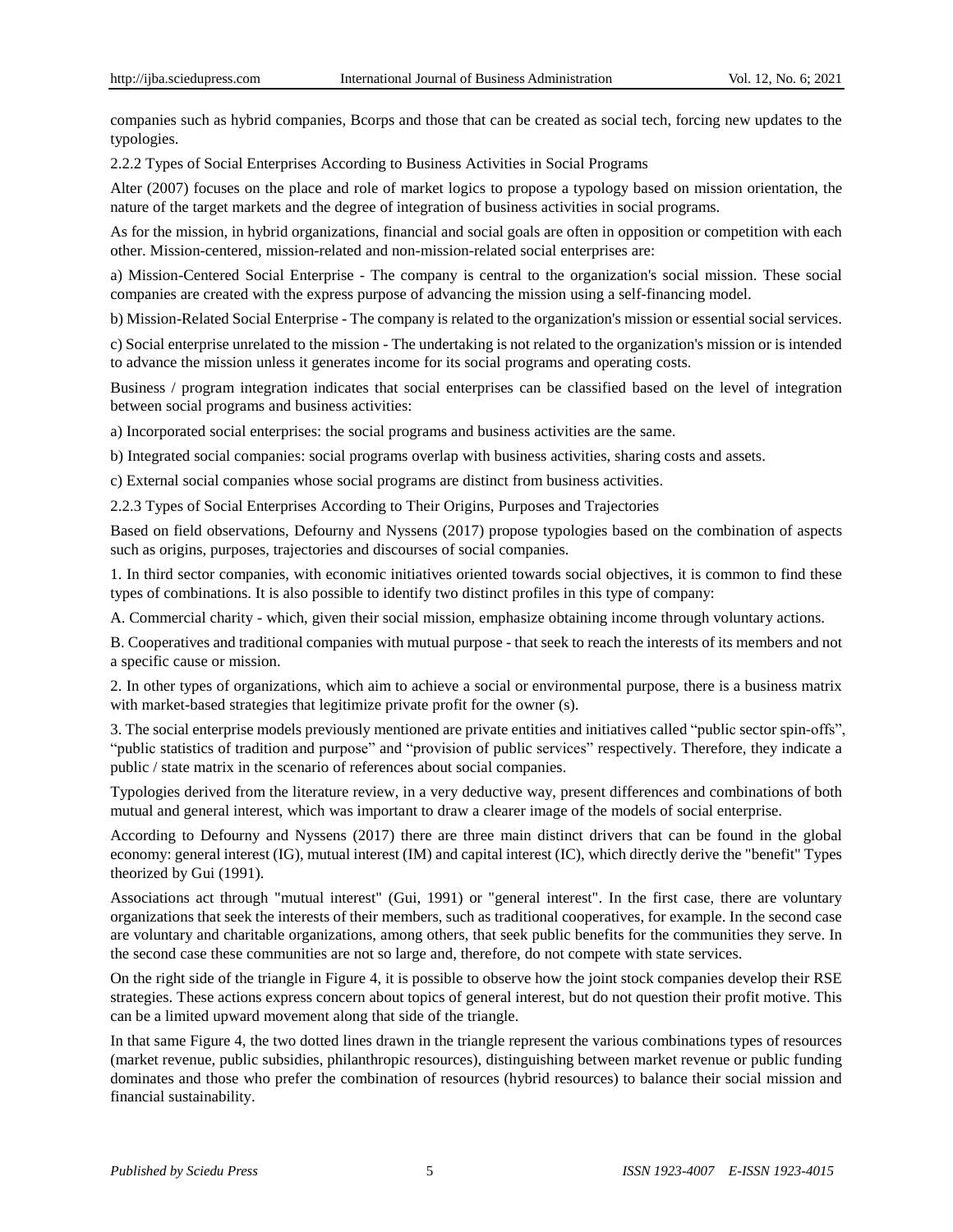The lower dotted line also divides the "mutual interest" angle: cooperatives are companies that operate in the market and appear below the line, as well as all companies that earn all or most of their market revenue; on the contrary, associations of mutual interest, such as sports clubs or other voluntary leisure organizations, depend on a mix of market resources (membership fees, sales at a bar or cafeteria) and other resources such as volunteering and public contributions in the form of exports , infrastructures and other indoor or outdoor installations (Defourny and Nyssens, 2017).



Figure 4. Principles of interest and resource mix

Source: Defourny and Nyssens (2017).

Based on the combination of inductive work (experimental typologies based on field observations), the more deductive conceptual construction of mutual benefit versus public benefit of Gui (1991) and the types of resources on which social companies depend, Defourny and Nyssens (2017) represented how several "institutional trajectories" across the economy can generate models of social entrepreneurship. Such institutional trajectories can be described as follows, represented in Figure 4:

1) Its "starting points" are the initial organizational types defined and located according to the three "principles of interest" in the triangle (Figure 4).

2) The trajectories themselves basically consist of one of the following movements:

a) An "upward" movement of organizations of mutual interest or capital interest (Assoc MI, Cooperatives, SMEs and Organizations with financial purposes) towards a behavior or strategy that gives more importance to the general interest in the social or corporate mission of the organization. This evolution is represented by blue arrows pointing upwards (blue being the color of the principles of interest) in Figure 4, or alternatively,

b) A "downward" movement from general interest organizations (based on non-market revenues or subsidized by public authorities) towards more market-oriented activities, as a complement to existing resources. In Figure 4 this evolution is represented by red arrows pointing downwards (red is the color of the resources). This change may involve the adoption of more commercial management methods.

3) Models of social entrepreneurship (in green) emerge from these institutional trajectories. Because they are still evolving, these models are not stable.



Figure 5. Institutional trajectories and resulting social business models

Source: Defourny and Nyssens (2017)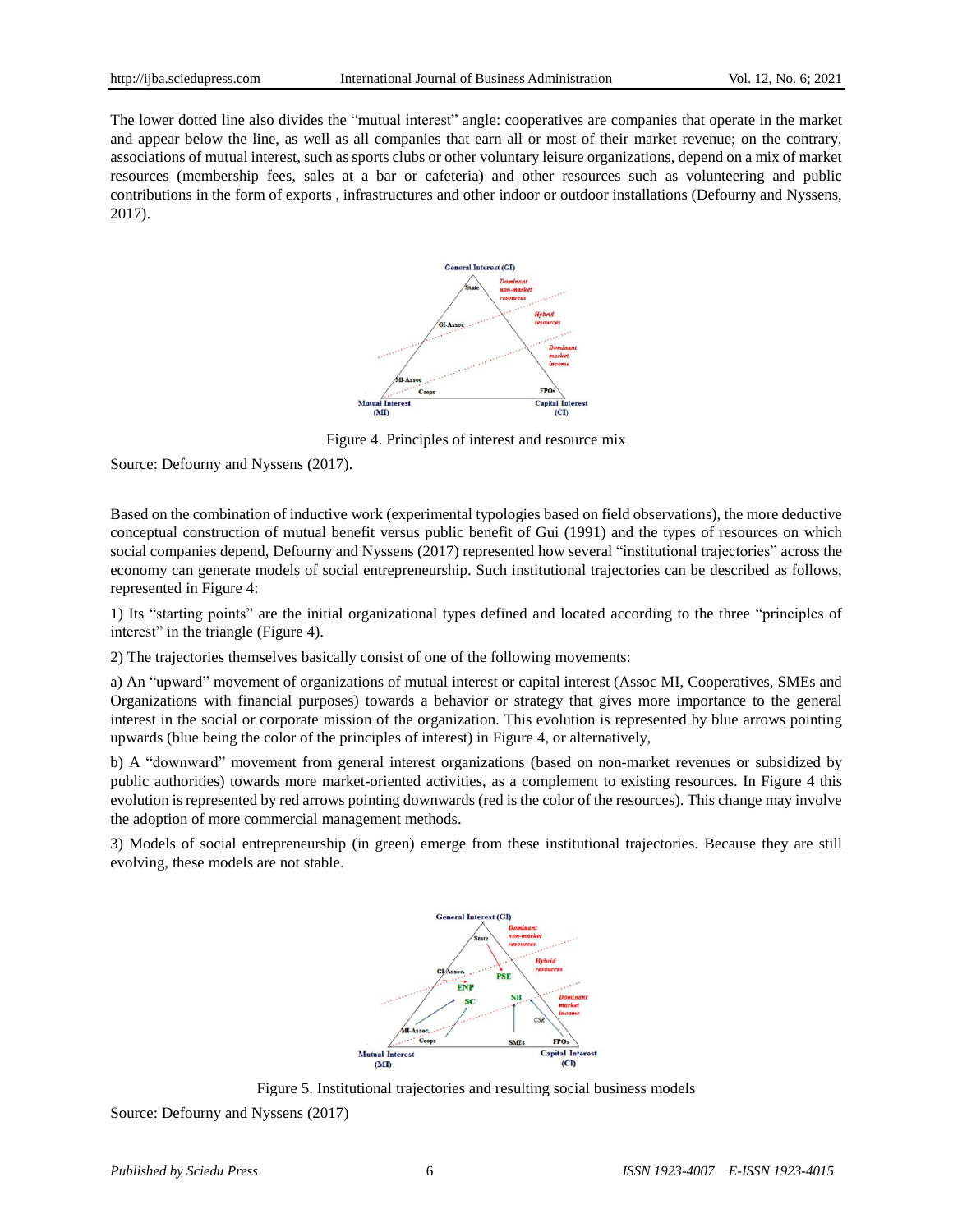As shown in Figure 5, six main distinct institutional trajectories (arrows in red and blue) were identified, resulting in four major models of social enterprises (written in green) non-profit business (ESFL), social cooperative (CS), social business (SB) and public sector (ESSP):

A. The non-profit business model (ESFL)

Non-profit organizations develop businesses in support of their social mission. Figure 5 suggest that earned income activities are more likely to be developed by IG Associations, which meet non-profit and in accordance with the general interest. They complement public donations and donations with new sources of funding. Represent any activity directed to the market and centered on the mission developed by a non-profit entity.

Earned income strategies can take several forms:

• Commercial activities not related to the mission whose surplus supports the social mission.

• Subsidiaries created by a non-profit organization to develop a commercial activity and generate profits to be returned to the parent company.

Non-profit corporate social enterprises can also result from the evolution of mutual interest associations (Associations-IM) to other associations that are more oriented towards the general interest.

B. The social cooperative model (CS)

The International Cooperative Alliance (ICA) defines a cooperative as follows: '' A cooperative is an autonomous association of persons united voluntarily to meet their common economic, social and cultural needs and aspirations through a jointly owned and democratically controlled enterprise '' (ICA, 2021).

Cooperatives are companies of mutual interest, democratically controlled by their members, in accordance with their non-capitalist interests. The social cooperative model arises with the interest of certain Cooperatives or Associations (IM) in working with models that favor the general interest.

This model of CS companies can also result from the evolution of associations of mutual interest that want to solve a specific social problem and start to develop their economic activities through the more explicit general interest. That is why the Associations IM arrow seems oriented towards both the non-profit model and the CS model.

C. The social business model (SB)

Business schools, consulting firms, social responsibility departments of large multinational corporations and various foundations consider social enterprises mission-oriented businesses. Does that promote comprehensive business methods and not income strategies as an efficient way to address social problems. It is important to emphasize that social companies carry out activities for social purposes or missions. As suggested in Figure 5, a stronger orientation towards the general interest can lead these "social businesses" to rely on a more hybrid economic model, with a greater proportion of non-market resources supporting, at least partially, goods or services provided for the "public good".

The definition of social business by Yunus involves more stringent conditions: "A social business is a company without losses, without dividends and based on the market, designed to meet a social objective" (Yunus, 2010).

In the typical capitalist economic system, an organization can either be considered as a profit-maximizing business, whose main purpose is to create value for its shareholders, or as a non-profit organization which addresses and solves social problems. However, a social business is a new form of business that can be located somewhere between a profit-maximizing and a non-profit organization (Ashraf et al., 2019).

# D. The public sector social enterprise (ESSP) model

Social enterprises can emerge as "public sector spin-offs", thus meeting the demand of governments to reduce costs of providing public services to national and local levels. These companies create community businesses in underserved urban areas, employment and professional development opportunities for the disadvantaged unemployed, or take part of social services that are the responsibility of the state. They collaborate with the development of public policies.

The main motivation of the ESSP model is the "reconfiguration" or "externalization" of public services in the organizational form of the social enterprise, with the express objectives of improving and innovating.

# *2.3 Social Innovation (SI)*

According to Murray et al. (2010), social innovation has no fixed limits, as it happens in all sectors, public, non-profit and private. In fact, many of the most creative actions are taking place at the borders between sectors, in fields as diverse as trade, distance learning, health, agriculture, waste reduction and justice. The growing interest in social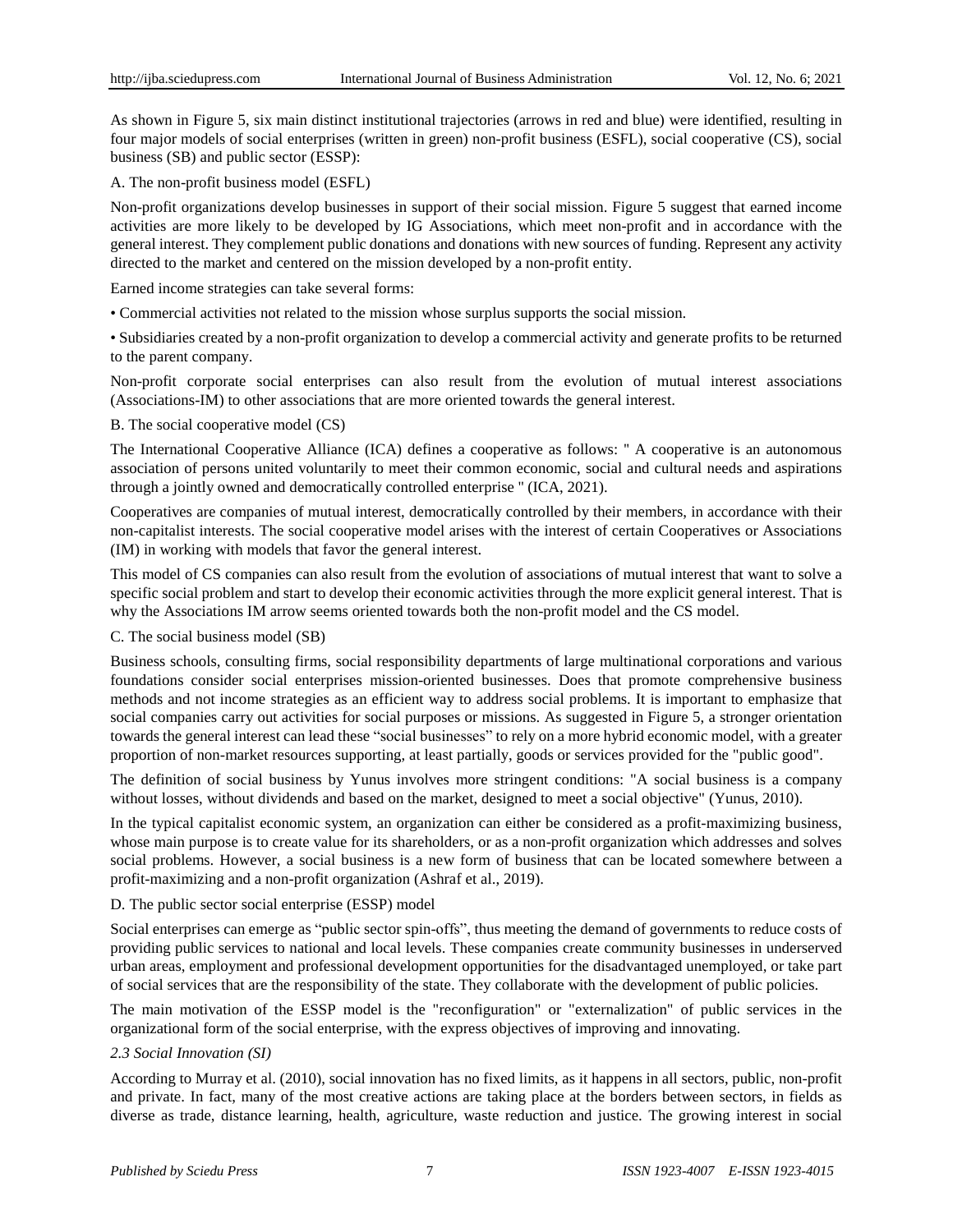innovation fits in with the broader trend of greater theoretical-innovative engagement with innovation phenomena in addition to the traditional focus on new technologies and products (Pel et al., 2020).

Social innovation is related to new products, services, and models aiming to improve human well-being and create social relationships and collaborations (Carayannis et al., 2019).

According to the bibliometric study conducted by Okano and Fernandes (2017), the results show that the publication of articles on social innovation in journals has increased over the past 20 years. From 2 articles in 1995 to 110 articles in 2015 (from 1995 to 2015) among the countries with the most articles, the United Kingdom, United States and Canada respectively occupy the first three, with 99 articles, 86 articles and 61 articles on social innovation. It is the UK's main contribution, with a total of 99 articles.

This theme is of interest to several areas of knowledge, although the greatest concentration is in social sciences, the other areas have also contributed with articles, characterizing that this is a multidisciplinary theme. Likewise, this topic is researched in several countries and teaching and research institutions in the world.

Several authors define social innovation and stand out:

Lévesque (2001) considers that social innovations are thought of as events in which new solutions are implemented in order to resolve a situation of social precariousness.

For Murray et al. (2010) definitions have their place, and our interest is in innovations that are social both in their ends and in their means. Specifically, we define social innovations as new ideas (products, services and models) that simultaneously meet social needs and create new social relationships or collaborations. In other words, they are innovations that are good for society and increase their capacity for action.

Gupta et al. (2019) present a more recent definition of social innovation: "Social innovation is a multidimensional construct encompassing a varied set of social actors collaborating for the social good, providing sustainable solutions for prevalent social issues, and building the social capital in the given community by bringing transformative changes in the society facilitated by technological capabilities".

#### *2.4 Business Model for Social Innovation*

The terms most used to define a business model (BM) are architecture, method or strategy that an organization or company uses to create value for its customer segment, in addition to the network of relationships and distribution with customers and suppliers (Okano, 2020A).

According to Carayannis et al. (2019) the business model innovation (BMI) context can foster social innovation and can be applied in social innovation projects and initiatives. Hybrid organizations like social purpose organizations frequently innovate their business models (BM) due to environmental constraints aiming to create social value while striving for economic viability (Klein et al., 2021).

Gasparin et al. (2020) report that the business model literature only considers how to meet customer needs and capture value from new technological products and services (Mongelli & Rullani, 2017), describing the architecture of revenues, costs and profits associated with delivering value economic (Foss & Saebi, 2017).

Business models offer a holistic view of the system level in business logic and also the possibility to focus on creating value in a comprehensive way (Zott, Amit and Massa, 2010).

Gasparin et al. (2020) propose a new approach to the SI business model that must take into account the sets of values and activities that an SI developing organization addresses and creates. The SI business model is designed to support the long-term growth of SMEs that develop SIs. Figure 6 presents an initial prototype of a business model for SI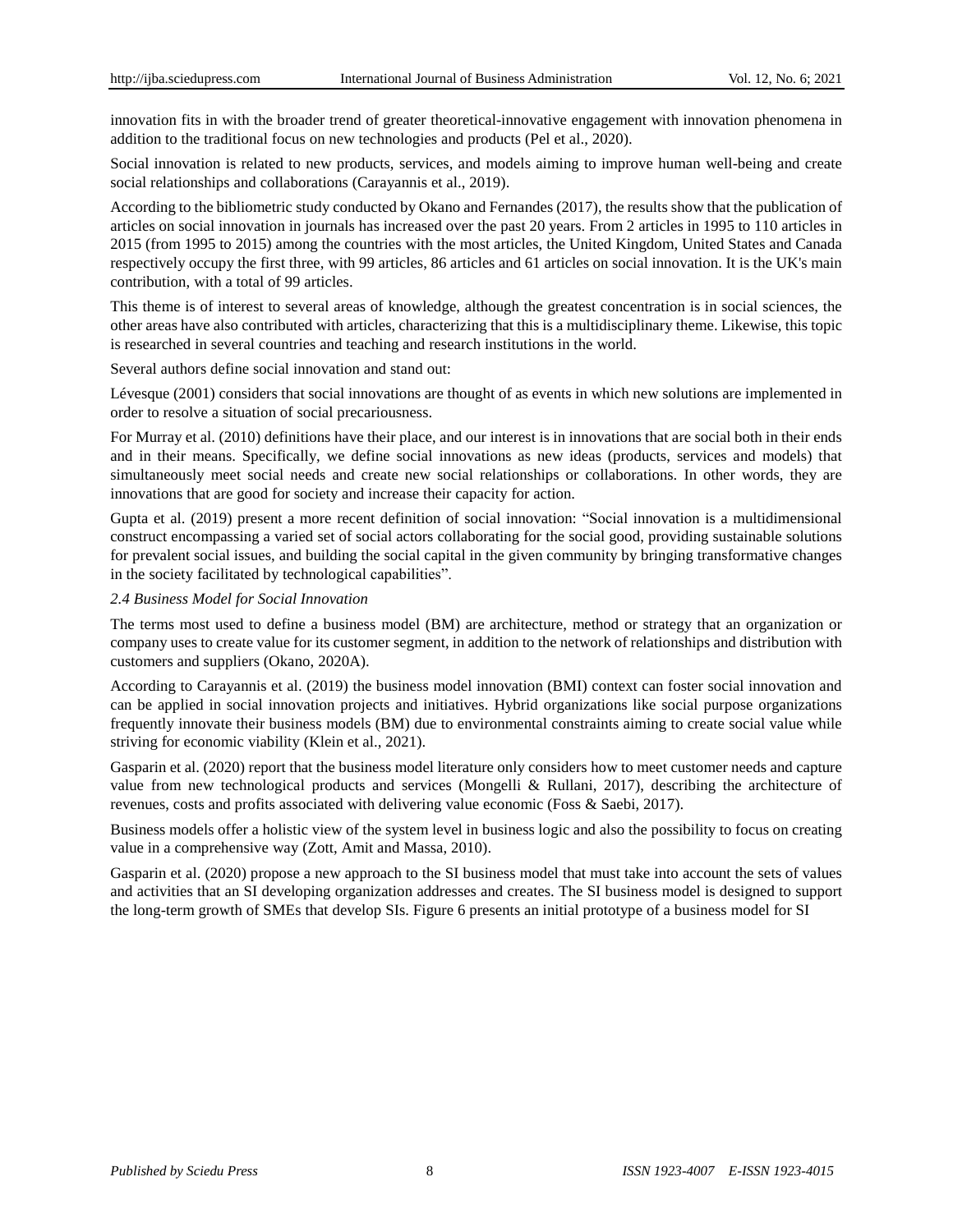

Figure 6. Business model for social innovation - Initial prototype

Source: Gasparin et al. (2020)

This first prototype was presented to a focus group composed of experts in the field and through the focus group dialogue, it was clear that the conceptualization of the model was ineffective and static.

It was suggested that the model did not reflect the dynamic and interactive approach needed to navigate in a very challenging environment, where the main motivations for organizations were social, ecological and cultural values. The business environments on which these types of organizations typically depend did not exist. Organizations needed a separation between economic and social, ecological and cultural values (although emphasized more clearly), but they also required separate prototyping, development and diffusion phases, since they required different resources. These comments were taken into account when developing the second (final) business model for SI, Figure 7 (Gasparin et al., 2020).

Based on the system of activities, Figure 7 presents the final business model for SI in an interactive process. The business model aims to provide a progressive approach, taking into account the stage of the SI development process, the use of the prototype and the level of monetization that the SI supports for the sustainable growth of the business.



Figure 7. Business model for social innovation - Final Prototype

Source: Gasparin et al. (2020)

## **3. Methodology**

This research project is qualitative, as according to Mascarenhas et al. (2012), qualitative research is useful when we want to increase the reliability and generalizability of the results and describe our object of study in greater depth. It can be classified as exploratory, because according to Mascarenhas et al. (2012), exploratory research is recommended for those who want to create more familiarity with a problem and then create hypotheses about it and in most cases, this study includes a bibliographic survey on the subject.

The first stage of the project was the elaboration of the theoretical framework through a bibliographic survey that addressed the themes social enterprise, typology of social enterprises, social business model and social innovation.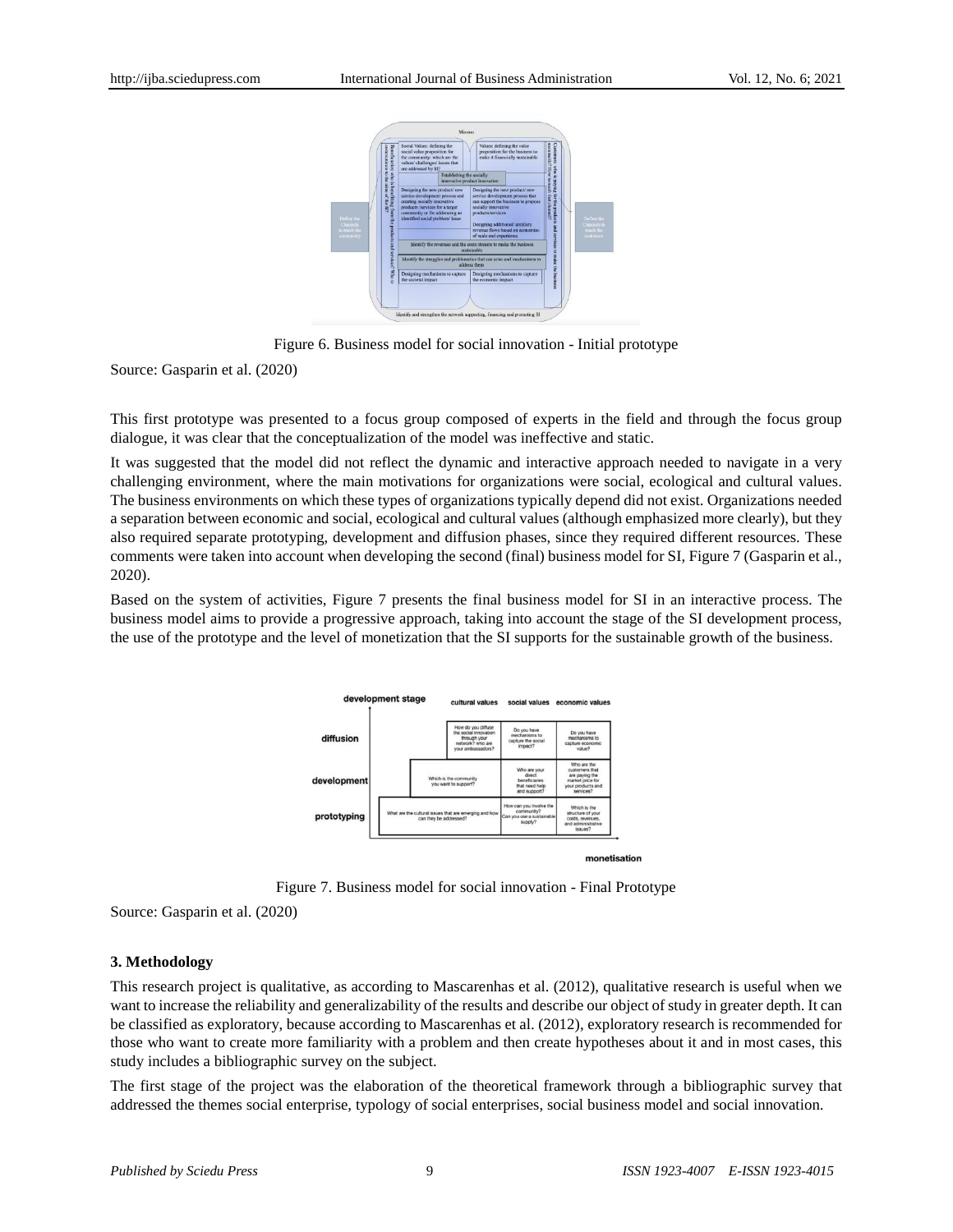The second stage consisted of preparing an interview script, which was our research instrument, based on the bibliographical survey on the types of social companies and on the social business model of Gasparin et al. (2020).

The next step was to select three social companies of different types to carry out the empirical research. The names of the companies have been kept confidential and their characteristics are as follows:

 Alfa was born from the need to supply peripheral neighborhoods in the Brasilândia region with an application-based transport service. When the best-known apps decided to block these regions, the founder saw an opportunity there and created in 2017 in Brasilândia and ran 3,000 races per month, with 170 drivers, almost all residents of the neighborhood. The service started simply: through a landline and a WhatsApp mobile phone, race orders are received, while drivers await the call in a waiting room.

 Beta is a non-profit cooperative that receives recyclable material through the selective collection of the city of Barueri or donations from companies or people, which it separates and sells to maintain its functioning. In 2002, the City Hall of Barueri installed selective collection in the municipality and on the land of the old dump, the city decided to close, land to become a landfill and take out garbage. The problem that arose was what to do with the old garbage collectors? So, the Cooperative was founded by former recyclable material collectors on the land of the old dump

 Gamma was a pioneering initiative by a large financial company, created in 2003, and for 15 years it stimulated the culture of giving in Brazil, fulfilled its cycle of success and ended its activities in December 2018. Through a fundraising platform of resources, which connected civil society organizations and their socio-environmental projects to social investors, making it possible to raise more than R \$ 19 million, destined for 190 projects from all over Brazil. His model inspired replications in South Africa, Portugal, England, Singapore and Jamaica.

The characteristics of the interviewees are shown in Table 2.

| <b>Interviewee</b> | Company | <b>Office or function</b> |
|--------------------|---------|---------------------------|
| A <sub>1</sub>     | Alpha   | CIO (founder)             |
| A <sub>2</sub>     | Alpha   | CFO                       |
| B <sub>1</sub>     | Beta    | President                 |
| B <sub>2</sub>     | Beta    | Secretary                 |
| G1                 | Gamma   | President (Founder)       |
| G <sub>2</sub>     | Gamma   | Director                  |

Table 2. Characteristics of the interviewees

Source: Authors

The fourth step was to compare the results of the interviews with the theory through the typologies and the business model for social innovation and carry out the analyzes.

The last step was to write the research conclusions.

## **4. Results and Analysis**

The results, obtained through interviews with the managers of social companies, were categorized according to their typologies of the theoretical framework and the business model for social innovation and are presented below:

*4.1 Typologies*

|              | Hybrid spectrum (Alter, 2007)                | Hybrid models (Buchko, 2018) |
|--------------|----------------------------------------------|------------------------------|
| Alpha        | Socially responsible businesses              | Hybrid company               |
| <b>Beta</b>  | Social enterprise                            | Social business              |
| <b>Gamma</b> | Corporation practicing social responsibility | Non-profit hybrid company    |

Table 3. Types of social enterprises according to the profit orientation

Source: Authors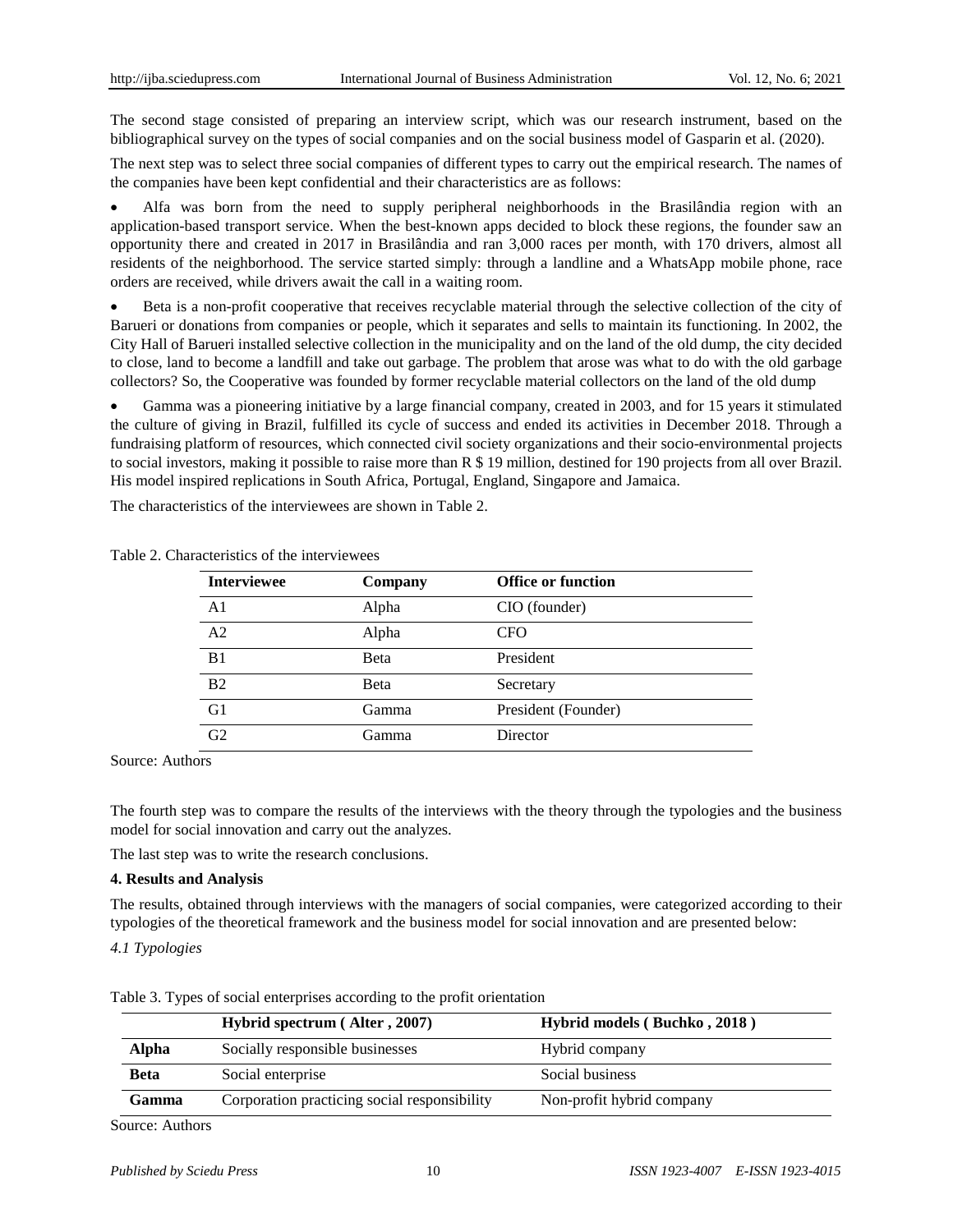According to the typologies according to the profit orientation, the three companies received different classifications between them, but coherent between the Spectrum hybrid and Hybrid models.

The company Alfa is a hybrid social company, startup and a shared transport company with application that serves the residents of the neighborhood where the other companies do not work due to security problems. These characteristics classify the company Alfa as a socially responsible business, which according to Alter (2007), are for-profit companies that operate with dual objectives - profiting from their shareholders and contributing to a broader social good. It also classifies the company as a hybrid company, which according to Buchko (2018), the hybrid company is a mixture of the non-profit model and the profit model, being more financially self-sufficient.

Beta company is a non-profit cooperative that receives recyclable material through the selective collection of the city of Barueri or donations from companies or people, which it separates and sells to keep its operation. For Defourny and Nyssens (2017), cooperatives are organizations that seek the interests of their members and not a cause or mission. They aim at implementing forms of democratic governance, that is, equal voting power at the general meeting and limiting the remuneration of capital shares. According to Alter (2007), the Beta company is a social company, since social companies are defined as any commercial enterprise created for social purposes, mitigating / reducing a social problem or a market failure and to generate social value while operating with discipline financial, innovation and determination of a private sector business. On the other hand, Buchko (2018) classifies it as a social business, which carry out social and commercial business activities at the same time, are self-sustainable and more financially independent, thus being a profitable company contributing to a social good.

Gamma was a mission-driven social business that promoted business methods more widely (and not just income strategies) as an efficient way to address social problems. Gamma was a fundraising platform in the shape of a stock exchange. Safe, practical and transparent virtual donations environment, with total transfer of donated amounts for projects and complete accountability. The objective was to stimulate the culture of giving in Brazil, connecting two points: Brazilian organizations that need support for their socio-environmental projects and social investors. Beta can be classified as "corporation practicing social responsibility" and "non-profit hybrid company". Alter (2007) defines corporations practicing social responsibility as for-profit companies whose motives are financially motivated but are involved in philanthropy. "Strategic philanthropy" helps companies achieve the goals of maximizing profit and market share, contributing to the public good. Buchko (2018) classifies a non-profit hybrid company as a company that uses its available funds to support the operations of its own business, these funds coming from donation or philanthropy.

The typologies according to the profit orientation allowed to classify the three social companies surveyed according to their characteristics, including maintaining a theoretical coherence between the two authors Alter (2007) and Buchko (2018).

|       | As for the mission (Alter, 2007)   | Business / program integration (Alter, 2007) |
|-------|------------------------------------|----------------------------------------------|
| Alpha | Mission-Related Social Enterprise  | Corporate social enterprises                 |
| Beta  | Mission-Related Social Enterprise  | Integrated social enterprises                |
| Gamma | Mission-Centered Social Enterprise | Corporate social enterprises                 |

Table 4. Types of social enterprises according to business activities in social programs

According to Alter (2007) regarding mission, in hybrid organizations, money and mission are interconnected like DNA, but they are not always equal partners. In practice, financial and social goals are often in opposition or competition with each other.

The companies Alpha and Beta were classified as "Mission-Related Social Enterprise", as according to Alter (2007), mission-related social enterprises have synergistic properties, creating social value for programs and generating economic value to subsidize social programs and / or operating expenses of the organization. The services offered by Alfa are the social services themselves, the customers themselves are the beneficiaries, with no distinction between them. The company offers a shared transport service in areas where competitors do not attend due to security concerns. In the case of Beta, its mission is to "Collect and separate all recyclable material from the city of Barueri, in order to generate income for the families of our employees while helping to keep the environment cleaner and healthier", or that is, the generation of income is made through the sale of recyclable material and, therefore, they have synergistic properties to create value.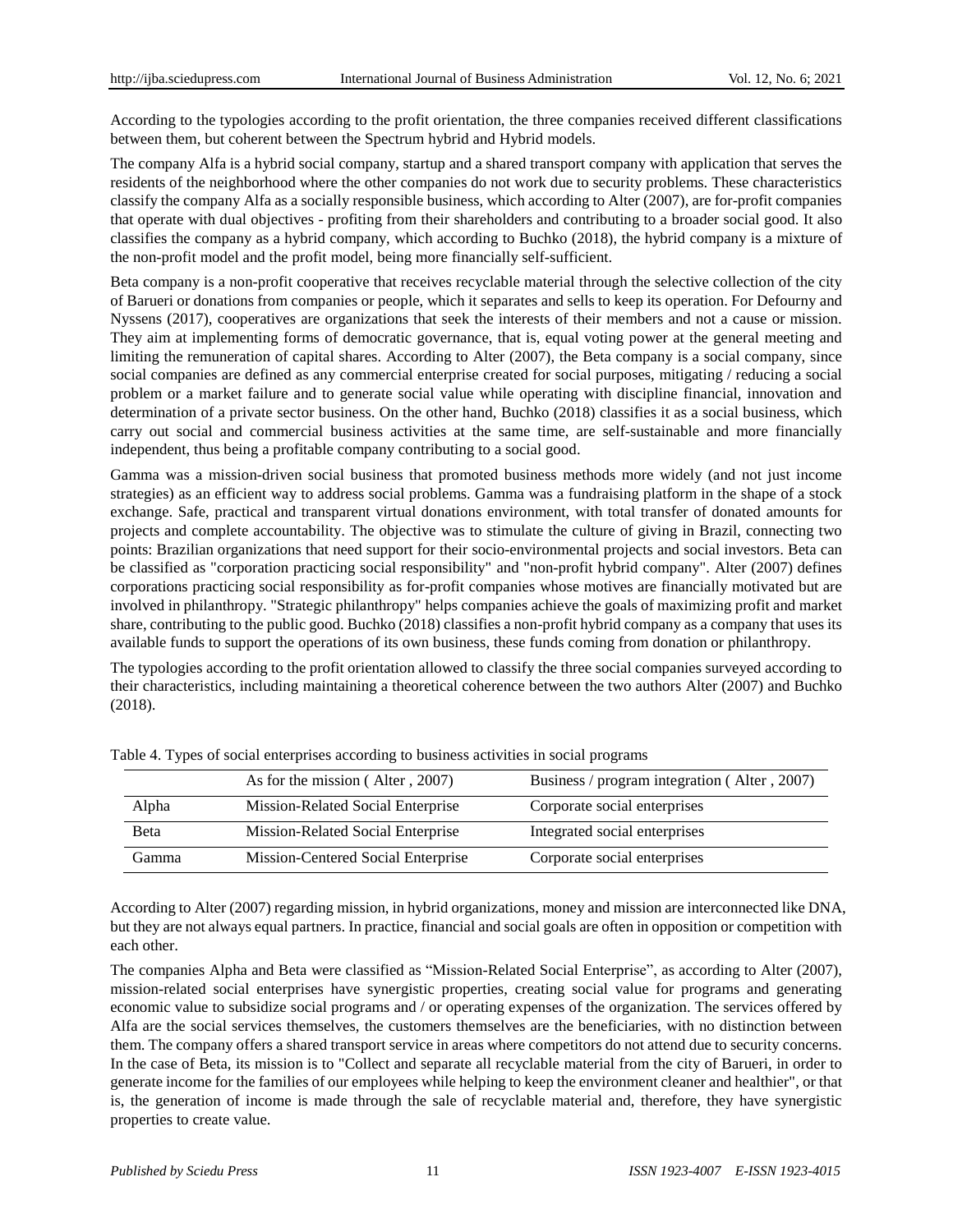Gamma was categorized as a Mission-Centered Social Company, where the company is central to the organization's social mission. These social companies are created with the express purpose of advancing the mission using a self-financing model (Alter, 2007). Gamma was a pioneering initiative by a large financial company, created in 2003, and for 15 years it stimulated the culture of giving in Brazil, fulfilled its cycle of success and ended its activities in December 2018. Through a fundraising platform resources, which connected civil society organizations and their socio-environmental projects to social investors, making it possible to raise more than R \$ 19 million, destined for 190 projects across Brazil.

Business / program integration indicates that social enterprises can be classified based on the level of integration between social programs and business activities:

Alfa and Gamma were classified as Incorporated social companies, this classification is characterized by the social programs and business activities are the same, that is, the company's activities are "incorporated" into the organization's social operations and programs and are central to its mission (Alter, 2007). What differs between companies is that Alfa has its social activities financed by its own business activities and Gamma has its activities financed by a large financial corporation.

Beta was classified as an integrated social company, where social programs overlap with business activities, sharing costs and assets. Organizations create integrated social businesses as a financing mechanism to support the nonprofit's missionary operations and activities (Alter, 2007).

The typologies according to social companies according to business activities in the social programs allowed classifying the three social companies surveyed according to their characteristics.

|       | <b>Source</b>          | <b>Social business model</b>     |
|-------|------------------------|----------------------------------|
| Alpha | <b>SMB</b> (Startup)   | Social business                  |
| Beta  | Cooperative            | Social cooperative               |
| Gamma | Nonprofit organization | Non-profit business model (ESFL) |

Table 5. Types of social enterprises according to their origins, purposes and trajectories

Source: Authors

In the study by Defourny & Nyssens (2017), six main distinct institutional trajectories were identified, resulting in four major models of social enterprises: non-profit business (ESFL), social cooperative (CS), social business (SB) and public sector (ESSP). Table 5 presents the results of the companies based on the origin and the end of the trajectory as a social enterprise model.

The company Alfa is today an SMBand startup and in the classification of Defourny & Nyssens (2017) it can be considered a social company, since social companies are companies that develop business activities for social purposes or missions. But when launched by for-profit companies, the "social entrepreneur" impulse consists of a move towards the general interest. Works emphasize a "double (or triple)" vision, and the creation of a "combined value". These characteristics were identified in the interviews with the founders as being a social entrepreneur, the dual mission challenge and the mission of the social value proposal.

Beta is a cooperative, that is, organizations that seek the interests of its members and not a cause or mission and aim to implement forms of democratic governance, that is, equal voting power at the general meeting and limiting the remuneration of capital shares (Defourny and Nyssens, 2017). Cooperatives are, first and foremost, companies of mutual interest, owned and (democratically) controlled by their members for their own non-capitalist interests. Defourny and Nyssens (2017) consider that natural evolution is for a model of social cooperative (CS), where it results from a movement of organizations of mutual interest (Cooperatives or IM Associations) towards a behavior that gives more importance to the general interest. Beta is still structuring itself and has the support of the Municipality of Barueri, the trajectory described by the authors Defourny and Nyssens (2017) were identified in the interviews of the cooperative's managers, where they reported that the cooperative will have to become professional and become a social enterprise.

Gamma was born as a non-profit organization maintained by a large financial company and for 15 years it stimulated the culture of giving in Brazil, fulfilled its cycle of success and ended its activities in 2018 as a non-profit business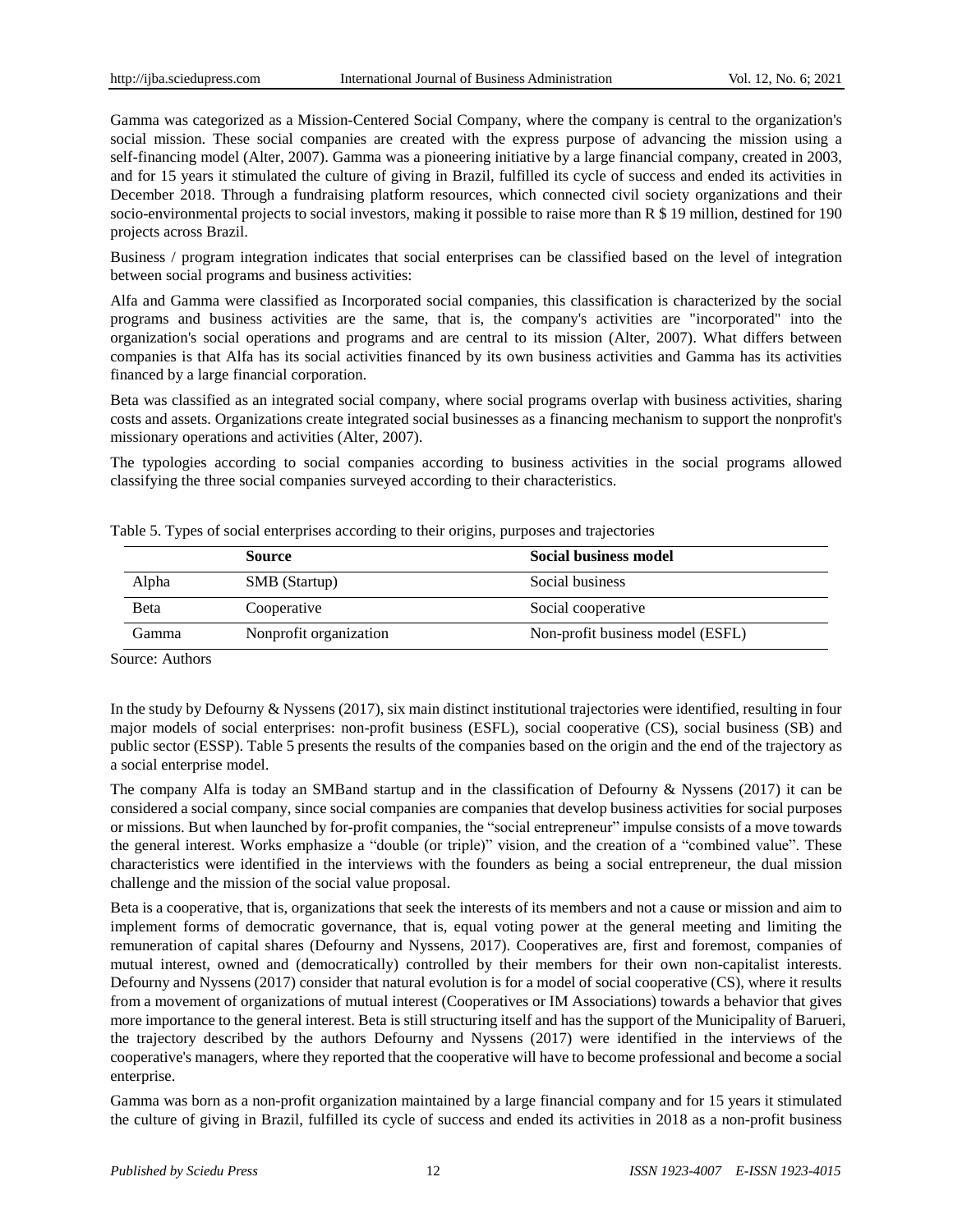model (ESFL), which in Defourny and Nyssens (2017), are non-profit organizations that develop any type of income business in support of their social mission.

The typologies presented by Defourny and Nyssens (2017) could be used to classify the three social companies, including confirming the trajectories idealized by the interviewed managers.

*4.2 Business Model for Social Innovation*

To analyze the characteristics of the social companies surveyed, the Business Model for Social Innovation by Gasparin et al. (2020) in order to understand the relationships of these companies and social innovation. Table 6 presents the results.

|  | Table 6. Business model for social innovation |  |  |
|--|-----------------------------------------------|--|--|
|--|-----------------------------------------------|--|--|

|              | Social values - Do you have mechanisms to capture the social impact?                                                                                                                                                                                                                                                                                                                          |
|--------------|-----------------------------------------------------------------------------------------------------------------------------------------------------------------------------------------------------------------------------------------------------------------------------------------------------------------------------------------------------------------------------------------------|
| Alpha        | It is the rescue of the dignity of the resident to ask for a car and the car to pick it up or take it at<br>the door of their home.                                                                                                                                                                                                                                                           |
| Beta         | The social value proposal is the social inclusion of the members. With job and income<br>generation for the cooperative members, Beta gives the chance of unemployed, ex-prisoners,<br>slum dwellers, homeless people, etc. having a job that generates a monthly income of R \$ 1000<br>to R \$ 1500.00, two daily meals and an opportunity to regain dignity.                               |
| Gamma        | The social value proposal is to allow the chosen organizations to serve low-income populations,<br>aiming to promote socioeconomic inclusion and to have projects in professional training,<br>citizenship, competence in reading and writing, cultural, health education, education for<br>sustainability, climate change, water resources, biodiversity and sustainable forests and cities. |
|              | Values - Do you have mechanisms to capture economic value?                                                                                                                                                                                                                                                                                                                                    |
| Alpha        | The main value proposition is to offer decent transport to residents of Vila Brasil ândia, since<br>other applications avoid it because the region is considered a risk area                                                                                                                                                                                                                  |
| Beta         | The value proposal is to sell recycled material in large quantities from the selective collection<br>of Barueri to intermediaries and buyers                                                                                                                                                                                                                                                  |
| Gamma        | The value proposal is to facilitate the meeting between Civil Society Organizations, carefully<br>selected, with relevant work and proven results in the area of education and entrepreneurship,<br>and socioenvironmental investors (donors) willing to support these organizations through the<br>purchase of their socioenvironmental actions.                                             |
|              | How do you spread social innovation on your network? Who are your ambassadors?                                                                                                                                                                                                                                                                                                                |
| Alpha        | The main distribution channels are car stereo and pamphlets. The ambassadors are the drivers.                                                                                                                                                                                                                                                                                                 |
| Beta         | Respondents reported that the relationship takes place in a positive and direct way with<br>customers through city hall trucks or with the cooperative logo, through members, social<br>networks, WhatsApp and events.                                                                                                                                                                        |
| Gamma        | Through advertising and events. Artists and sponsors.                                                                                                                                                                                                                                                                                                                                         |
|              | Beneficiaries - Who are your direct beneficiaries who need help and support?                                                                                                                                                                                                                                                                                                                  |
| Alpha        | The beneficiary is also the client, the resident of Vila Brasil andia who needs decent transport.                                                                                                                                                                                                                                                                                             |
| <b>B</b> eta | It is the cooperative or its worker, who are people facing social exclusion                                                                                                                                                                                                                                                                                                                   |
| Gamma        | It is the CSO that has the approved socio-environmental project, that is, it receives the donation<br>from the client                                                                                                                                                                                                                                                                         |
|              | Customers - Who are the customers who are paying the market price for your products and services?                                                                                                                                                                                                                                                                                             |
| Alpha        | The customers are the residents of Vila Brasil ândia.                                                                                                                                                                                                                                                                                                                                         |
| <b>B</b> eta | Customers are the middlemen and companies that buy the recycled material. The main buyers<br>are the industries that recycle the materials or the manufacturers themselves.                                                                                                                                                                                                                   |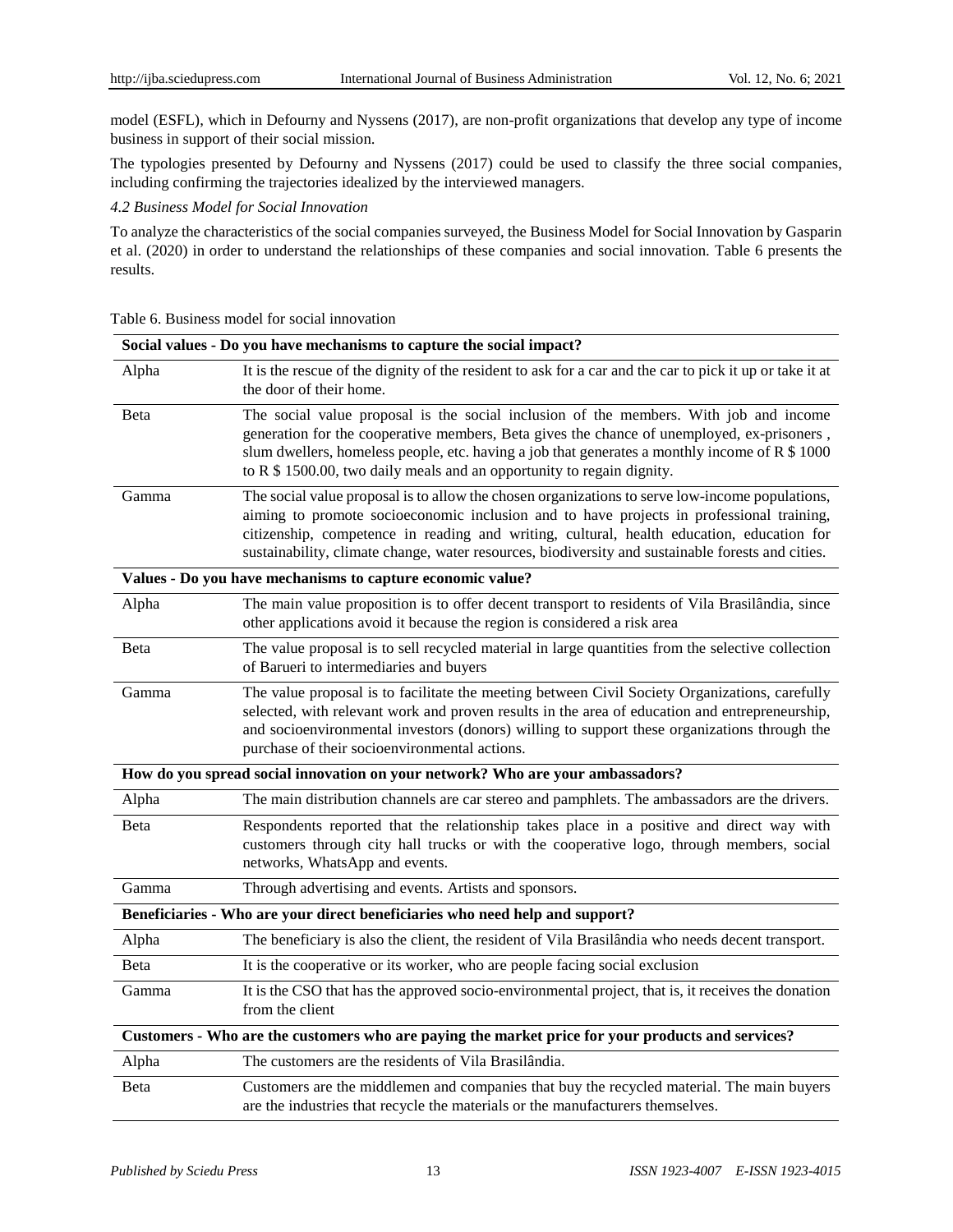| Gamma           | Clients are social donors who want to sponsor socio-environmental projects                                                                                                                                                                                                                                                                                                                                                                  |
|-----------------|---------------------------------------------------------------------------------------------------------------------------------------------------------------------------------------------------------------------------------------------------------------------------------------------------------------------------------------------------------------------------------------------------------------------------------------------|
|                 | What community do you want to support?                                                                                                                                                                                                                                                                                                                                                                                                      |
| Alpha           | Brasil ândia, also called Vila Brasil ândia is a neighborhood belonging to the Brasil ândia district<br>in the north of the municipality of S ão Paulo.                                                                                                                                                                                                                                                                                     |
| Beta            | They are ex-garbage collectors, unemployed, ex-prisoners, slum dwellers, homeless, etc. from<br>Barueri                                                                                                                                                                                                                                                                                                                                     |
| Gamma           | Civil society organizations                                                                                                                                                                                                                                                                                                                                                                                                                 |
|                 | How can you involve the community? Can you use sustainable supply?                                                                                                                                                                                                                                                                                                                                                                          |
| Alpha           | Alfa offers a private transport application directed to the periphery, where other companies do<br>not serve and, because the drivers are from the region, they are the only ones who offer the<br>service and charge for the mileage. This business model has made Alfa a sustainable company                                                                                                                                              |
| Beta            | The community can assist in the separation of household waste for selective collection and also<br>in the donation of recyclable material. This recycled material is sold generating a sustainable<br>income.                                                                                                                                                                                                                               |
| Gamma           | It works like a Stock Exchange, however, not for profit. In their environment, individuals and<br>institutions can donate resources to projects carefully selected for planning, documentation,<br>schedule and technical visits made by the team                                                                                                                                                                                           |
|                 | What is the structure of your costs, revenues and administrative issues?                                                                                                                                                                                                                                                                                                                                                                    |
| Alpha           | The cost structure consists of a headquarters in S $\tilde{a}$ Paulo, 8 employees, digital platforms,<br>drivers and the billing proceeds from 10,000 races. Administrative matters are resolved by the<br>partners.                                                                                                                                                                                                                        |
| Beta            | The cost structure is made up of a warehouse, trucks, water and electricity are paid by the city.<br>Maintenance, cooperative, food, and other costs are maintained by the cooperatives. The costs<br>covered by the cooperative vary by 30% and 40% of the revenue amount. The cooperative's<br>revenue comes from the sale of recycled material. Administrative issues are resolved by a<br>board, democratically elected by the members. |
| Gamma           | The cost structure is IT infrastructure, support staff, development team and employees. The<br>company receives financial support from its sponsor, as it has no revenue, in addition to<br>donations from customers, when it is unable to reach the necessary donations to cover<br>expenses.                                                                                                                                              |
|                 | Due to its commitment to the best corporate governance practices and believing that this is a<br>way of generating value, governance is managed by an Institute, in the form of a non-profit<br>association.                                                                                                                                                                                                                                |
|                 | What are the cultural issues that are arising and how can they be addressed?                                                                                                                                                                                                                                                                                                                                                                |
| Alpha           | It is the rescue of the dignity of the resident to ask for a car and the car to pick it up or take it at<br>the door of their home.                                                                                                                                                                                                                                                                                                         |
| Beta            | Are reintegration into the job market and rescue citizenship and are addressed with job and<br>income opportunities                                                                                                                                                                                                                                                                                                                         |
| Gamma           | Development of socio-environmental projects with planning and management                                                                                                                                                                                                                                                                                                                                                                    |
| Source: Authors |                                                                                                                                                                                                                                                                                                                                                                                                                                             |

Source: Author

The business model for social innovation allowed verifying and understanding the main characteristics of the companies surveyed in relation to social innovation, concluding that the three social companies present social innovations in their business models.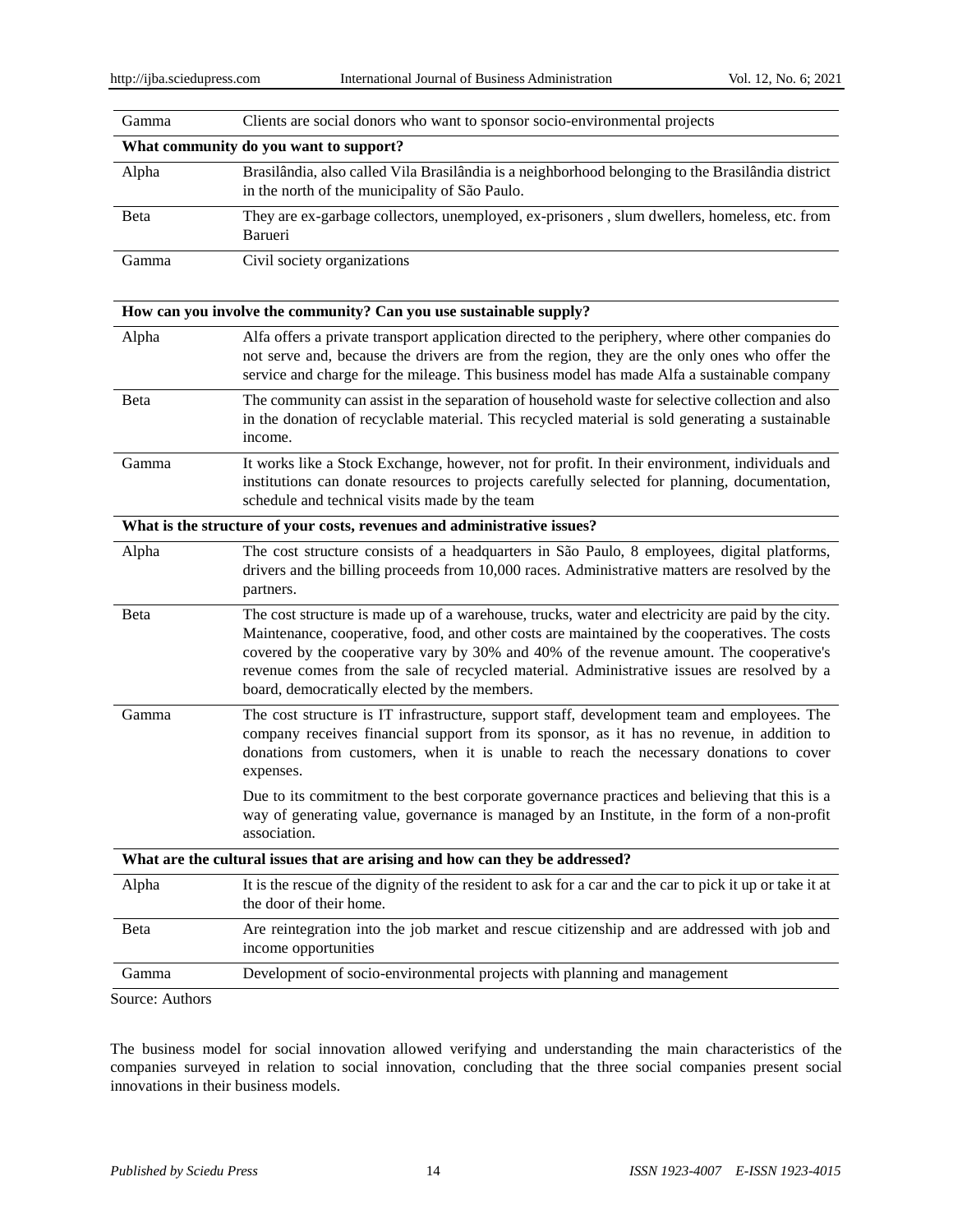## **5. Final Considerations**

The objective of the research was achieved and allowed to identify social companies by means of theoretical models and to analyze their characteristics to understand social innovation.

The theoretical framework, resulting from the literature review of this research, presented models and typologies of social companies based on Alter (2007), Buchko (2018) and Defourny & Nyssens (2017). These typologies were tested in three social companies in the empirical research and the effectiveness of the typologies was proven.

The business model for social innovation by Gasparin et al. (2020) to verify and understand the characteristics of the three social companies in relation to social innovation, which was proven in the research results.

It can be concluded that social enterprises have a primary role in social innovations and play important roles in these scenarios. The main characteristics are dual mission (social and economic), have different roles as beneficiaries and customers, organizations with philanthropic purposes, etc.

As future work, it is possible to research a larger number of social companies, include new models and typologies and study the types of corporate governance. It is suggested to increase the number of research companies and other ways of analyzing the characteristics of social companies and social innovation.

## **References**

Alter, K. (2007). Social enterprise typology. *Virtue Ventures LLC, 12*(1), 1-124.

- Ashraf, M. M., Razzaque, M. A., Liaw, S. T., Ray, P. K., & Hasan, M. R. (2019). *Social business as an entrepreneurship model in emerging economy*. Management Decision.
- Bocken, N. (2021). Sustainable business models. In W. Leal Filho, U. Azeiteiro, A. M. Azul, L. Brandli, P. Özuyar, & T. Wall (Eds.), *Decent work and economic growth*. Encyclopedia of the UN Sustainable Development Goals. Springer, Cham. https://doi.org/10.1007/978-3-319-95867-5\_48
- Buchko, T. (2018). Social entrepreneurship and its implications for Hungary. *Periodica Polytechnica Social and Management Sciences, 26*(1), 38-48. https://doi.org/10.3311/PPso.9376
- Carayannis, E. G., Grigoroudis, E., Stamati, D., & Valvi, T. (2019). Social business model innovation: A quadruple/quintuple helix-based social innovation ecosystem. *IEEE Transactions on Engineering Management, 68*(1), 235-248. https://doi.org/10.1109/TEM.2019.2914408
- Choi, E., Kim, E., Kim, I., & Choi, I. (2020). Attitude toward social enterprises: a comparison between for-profit and social enterprise employees. *Sustainability, 12*(7), 2720. https://doi.org/10.3390/su12072720
- Dacin, P. A., Dacin, M. T., & Matear, M. (2010). Social entrepreneurship: Why we don't need a new theory and how we move forward from here. *Academy of Management Perspectives, 24*(3), 37-57. https://doi.org/10.5465/amp.24.3.37
- De Oliveira, N. D. A., & Da Silva, T. N. (2012). Social innovation and sustainable social technologies inter-cooperatives relationships: an exploratory study in CREDITAG-RO. *Revista de Administração da UFSM, 5*(2), 277-295. https://doi.org/10.5902/198346595655
- Dees, J. G. (1998). *The meaning of social entrepreneurship*.
- Defourny, J., & Borzaga, C. (2001). *The emergence of social enterprise*. Routledge. https://doi.org/10.4324/9780203164679
- Defourny, J., & Nyssens, M. (2017). Fundamentals for an international typology of social enterprise models. *Voluntas: International Journal of Voluntary and Nonprofit Organizations, 28*(6), 2469-2497. https://doi.org/10.1007/s11266-017-9884-7
- Foss, N. J., & Saebi, T. (2017). Fifteen years of research on business model innovation: How far have we come, and where should we go?. *Journal of Management, 43*(1), 200-227. https://doi.org/10.1177/0149206316675927
- Gasparin, M., Green, W., Lilley, S., Quinn, M., Saren, M., & Schinckus, C. (2021). Business as unusual: A business model for social innovation. *Journal of Business Research, 125*, 698-709. https://doi.org/10.1016/j.jbusres.2020.01.034
- Granados, M. L., Hlupic, V., Coakes, E., & Mohamed, S. (2011). Social enterprise and social entrepreneurship research and theory: A bibliometric analysis from 1991 to 2010. *Social Enterprise Journal, 7*(3). https://doi.org/10.1108/17508611111182368